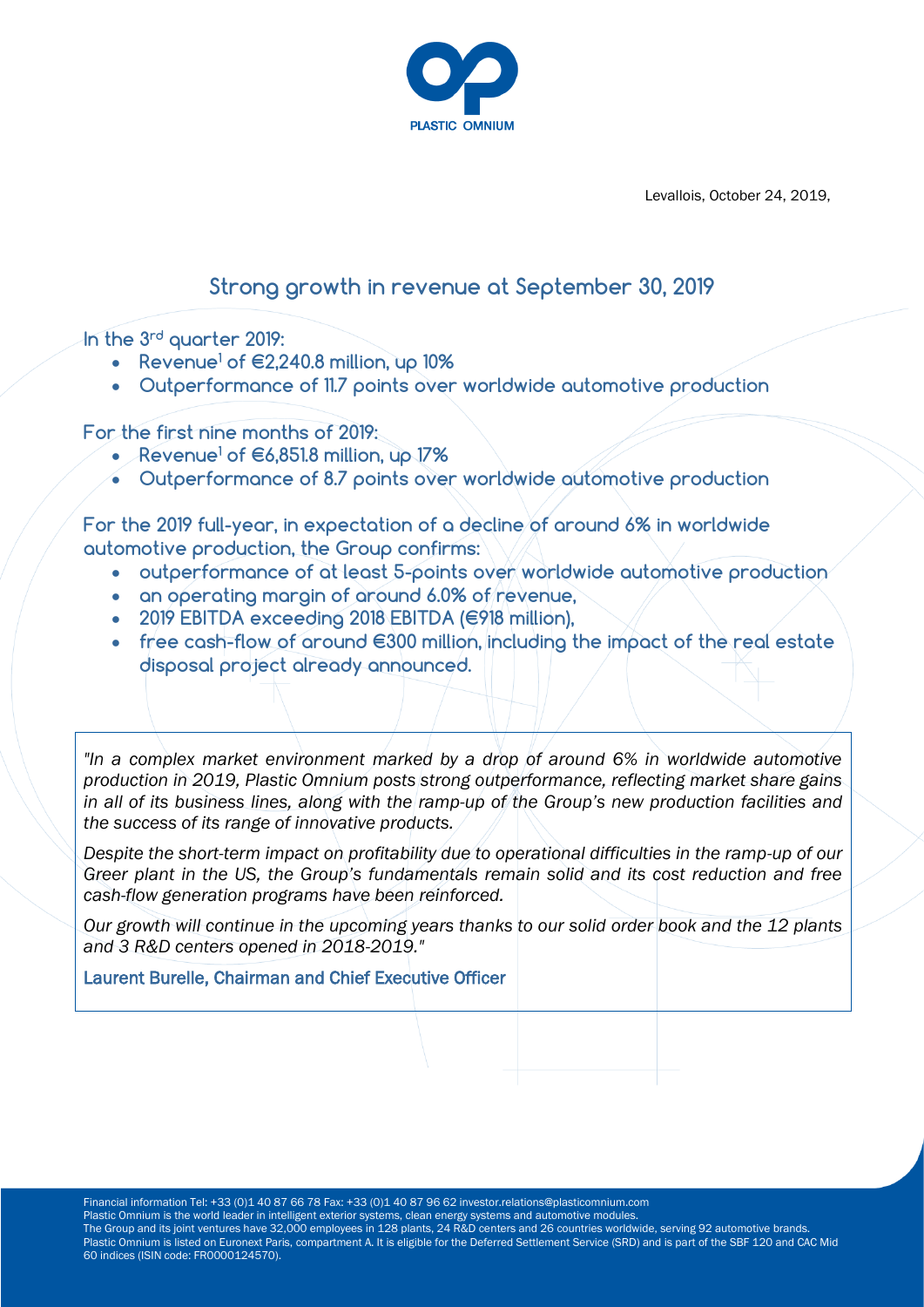# **Change in economic revenue by business**

| In $\epsilon$ M<br>by business          | 9 months<br>2018 | 9 months<br>2019 | Change   | Change<br>like-for-like <sup>3</sup> |
|-----------------------------------------|------------------|------------------|----------|--------------------------------------|
| <b>Plastic Omnium Industries</b>        | 5.002.2          | 5.157.2          | $+3.1%$  | $+1.5%$                              |
| <b>Plastic Omnium Modules</b>           | 856.3            | 1.694.6          | $+97.9%$ | $+6.7%$                              |
| Economic revenue <sup>1</sup>           | 5,858.5          | 6,851.8          | +17.0%   | $+2.7%$                              |
| Joint ventures                          | 781.9            | 495.6            | -36.6%   | $+2.9%$                              |
| <b>Consolidated revenue<sup>2</sup></b> | 5,076.6          | 6,356.2          | $+25.2%$ | $+2.7%$                              |

Compagnie Plastic Omnium's economic revenue<sup>1</sup> amounts to  $\epsilon$ 6.851.8 million for the first nine months of 2019, up 17.0%. The group posted growth of 2.7% like-for-like (€98.6 million due to positive currency effects and €699.2 million due to positive scope effects).

Outperformance over the automotive production market amounted to 8.7 points (IHS October 2019: automotive production down 6.0% over nine months), of which 7.5 points for Plastic Omnium Industries and 12.7 points for Plastic Omnium Modules.

For the 3<sup>rd</sup> quarter 2019, Compagnie Plastic Omnium's economic revenue<sup>1</sup> amounted to  $\epsilon$ 2,240.8 million, up 10.0% compared to the 3rd quarter 2018. Like-for-like, it was up 8.3%, against a -3.4% drop in worldwide automotive production (source: IHS October 2019), representing outperformance of 11.7 points.

Over the quarter, Plastic Omnium Industries posted growth of 7.3% like-for-like, outperforming worldwide automotive production by 10.7 points. Plastic Omnium Modules posted growth of 11.3% like-for-like, i.e. outperformance of 14.7 points.

| In $\epsilon$ M<br>by business    | 3rd quarter<br>2018 | 3rd quarter<br>2019 | Change    | Change<br>like-for-like <sup>3</sup> |
|-----------------------------------|---------------------|---------------------|-----------|--------------------------------------|
| <b>Plastic Omnium Industries</b>  | 1.556.4             | 1,698.9             | $+9.2%$   | $+7.3%$                              |
| <b>Plastic Omnium Modules</b>     | 481.2               | 541.9               | $+12.6%$  | $+11.3%$                             |
| Economic revenue <sup>1</sup>     | 2,037.6             | 2,240.8             | $+10.0\%$ | $+8.3%$                              |
| Joint ventures                    | 150.7               | 152.9               | $+1.5%$   | $-0.8%$                              |
| Consolidated revenue <sup>2</sup> | 1,886.9             | 2,087.9             | $+10.7%$  | $+9.0%$                              |

### **Change in economic revenue by region**

Plastic Omnium outperforms worldwide automotive production in its main production regions, with outperformance of 5.7 points in Europe (53% of revenue), 12.3 points in North America (29% of revenue) and 9.2 points in Asia (16% of revenue).

On a like-for-like basis, revenue increased by 2.7% over the first nine months of the year, driven by growth in North America (+9.6%) and China (+4.5%).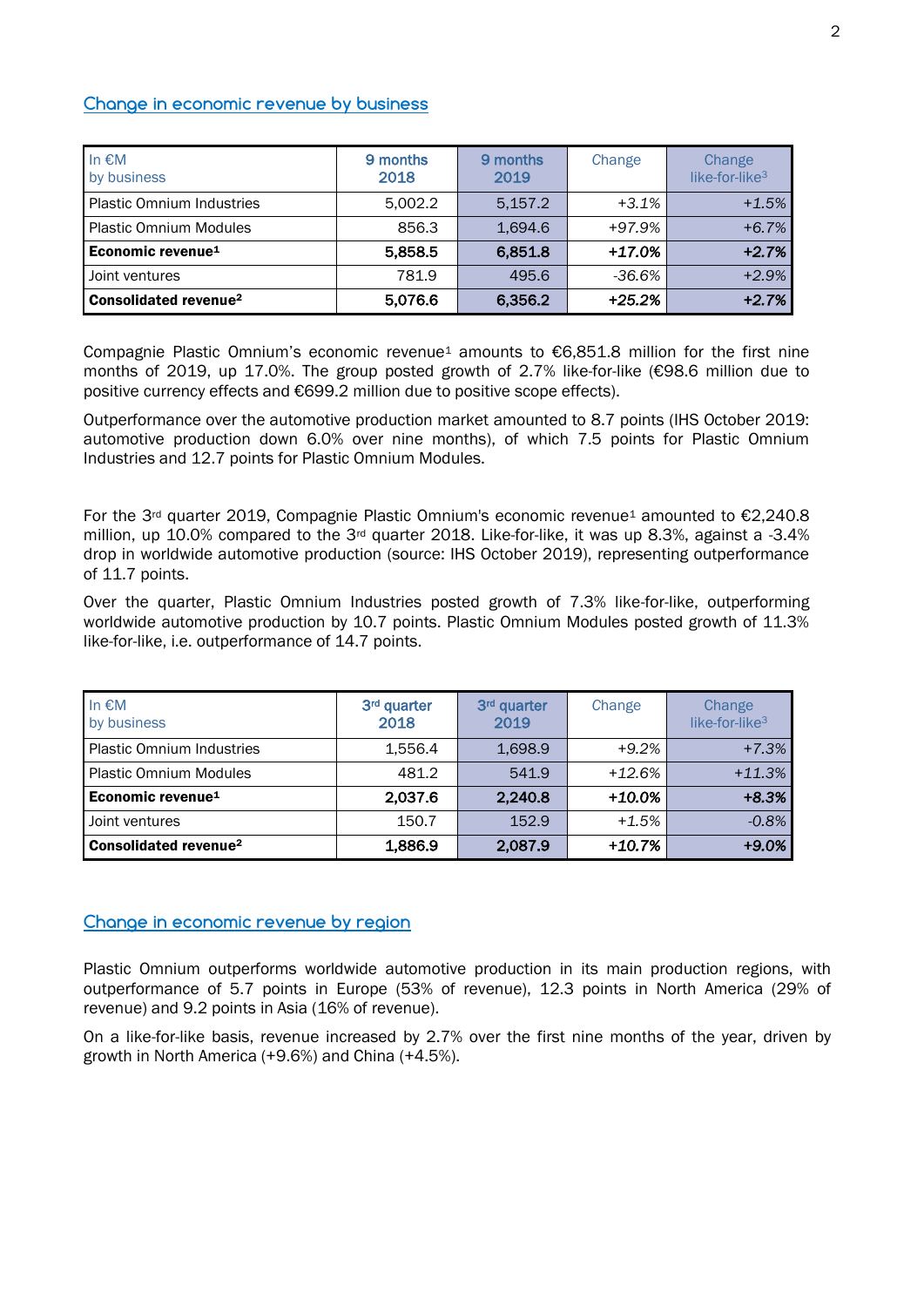| In $\epsilon$ millions and % of revenue<br>By region | 9 months<br>2018 | 9 months<br>2018 | Change   | <b>Change</b><br>like-for-<br>like* | <b>Automotive</b><br>production <sup>4</sup> |
|------------------------------------------------------|------------------|------------------|----------|-------------------------------------|----------------------------------------------|
| Europe/Africa                                        | 3.189.0          | 3.632.5          | $+13.9%$ | $-0.2%$                             | $-5.9%$                                      |
| North America                                        | 1,525.4          | 2.007.1          | $+31.6%$ | $+9.6%$                             | $-2.7%$                                      |
| Asia, including China                                | 990.0            | 1.083.0          | $+9.4%$  | $+1.8%$                             | $-7.4%$                                      |
| South America                                        | 154.1            | 129.2            | $-16.2%$ | $+1.4%$                             | $-3.1%$                                      |
| Economic revenue <sup>1</sup>                        | 5,858.5          | 6,851.8          | +17.0%   | $+2.7%$                             | $-6.0%$                                      |
| Joint ventures                                       | 781.9            | 495.6            | $-36.6%$ | $+2.9%$                             |                                              |
| Consolidated revenue <sup>2</sup>                    | 5,076.6          | 6,356.2          | $+25.2%$ | $+2.7%$                             | $-6.0%$                                      |

\* Change like-for-like: at constant scope and exchange rates

| In $\epsilon$ millions and % of revenue<br>By region | 3rd quarter<br>2018 | 3 <sup>rd</sup> quarter<br>2019 | Change   | Change<br>like-for-<br>like* | <b>Automotive</b><br>production <sup>4</sup> |
|------------------------------------------------------|---------------------|---------------------------------|----------|------------------------------|----------------------------------------------|
| Europe/Africa                                        | 1,069.1             | 1,141.8                         | $+6.8%$  | $+6.8%$                      | $-0.9%$                                      |
| North America                                        | 582.3               | 696.5                           | $+19.6%$ | $+14.1%$                     | $-0.9%$                                      |
| Asia, including China                                | 333.6               | 355.1                           | $+6.4%$  | $+3.4%$                      | $-5.2%$                                      |
| South America                                        | 52.7                | 47.4                            | $-10.0%$ | $+4.3%$                      | $-4.0%$                                      |
| Economic revenue <sup>1</sup>                        | 2,037.6             | 2,240.8                         | +10.0%   | $+8.3%$                      | $-3.4%$                                      |
| Joint ventures                                       | 150.7               | 152.9                           | $+1.5%$  | $-0.8%$                      |                                              |
| Consolidated revenue <sup>2</sup>                    | 1,886.9             | 2,087.9                         | +10.7%   | $+9.0%$                      | $-3.4%$                                      |

Over the first nine months of the year, business in Europe, which represents 53% of total revenue, was up 13.9%. It benefited from the full consolidation of HBPO on July 1<sup>st</sup>, 2018, 60% of whose activity is European. On a like-for-like basis, business remained stable (-0.2%), posting outperformance of 5.7 points over automotive production, which was down 5.9%. The negative trend continued in Germany (16% of Group revenue) and in the UK (6% of revenue) where production fell by 8.5% and 15.8% respectively over the first nine months of the year.

In the 3<sup>rd</sup> quarter of 2019, business in Europe grew by 6.8%, driven by the continuing increase in sales of SCR depolluting systems for diesel vehicles (+18.8%) and brisk business activity in France (+15%) and Spain (+10%).

Business in Asia, including China, increased by 1.8% like-for-like over nine months. In China, which represents revenue<sup>1</sup> of €605.7 million, or 9% of total revenue, the increase in business at constant exchange rates came to 4.5% over the first nine months of the year. In the 3rd quarter, growth in China was up 15.4%, whereas automotive production was down 5.9%, i.e. an outperformance of 21.3%. In this country, the Group is benefiting from strong gains in market shares and the steady ramp-up of its industrial facilities, offsetting the sharp drop in automotive production.

Business in North America grew by 9.6% on a like-for-like basis over the first nine months of the year, with automotive production down 2.7%, resulting in outperformance of 12.3 points.

For the  $3^{rd}$  quarter, growth stands at  $+14.1\%$  on a like-for-like basis, compared to a 0.9% drop in production. Despite the operational difficulties encountered in South Carolina, Plastic Omnium is benefiting from the ramp-up of its recently commissioned American and Mexican plants and its strong exposure on the SUV/Light Trucks markets which account for 80% of its business.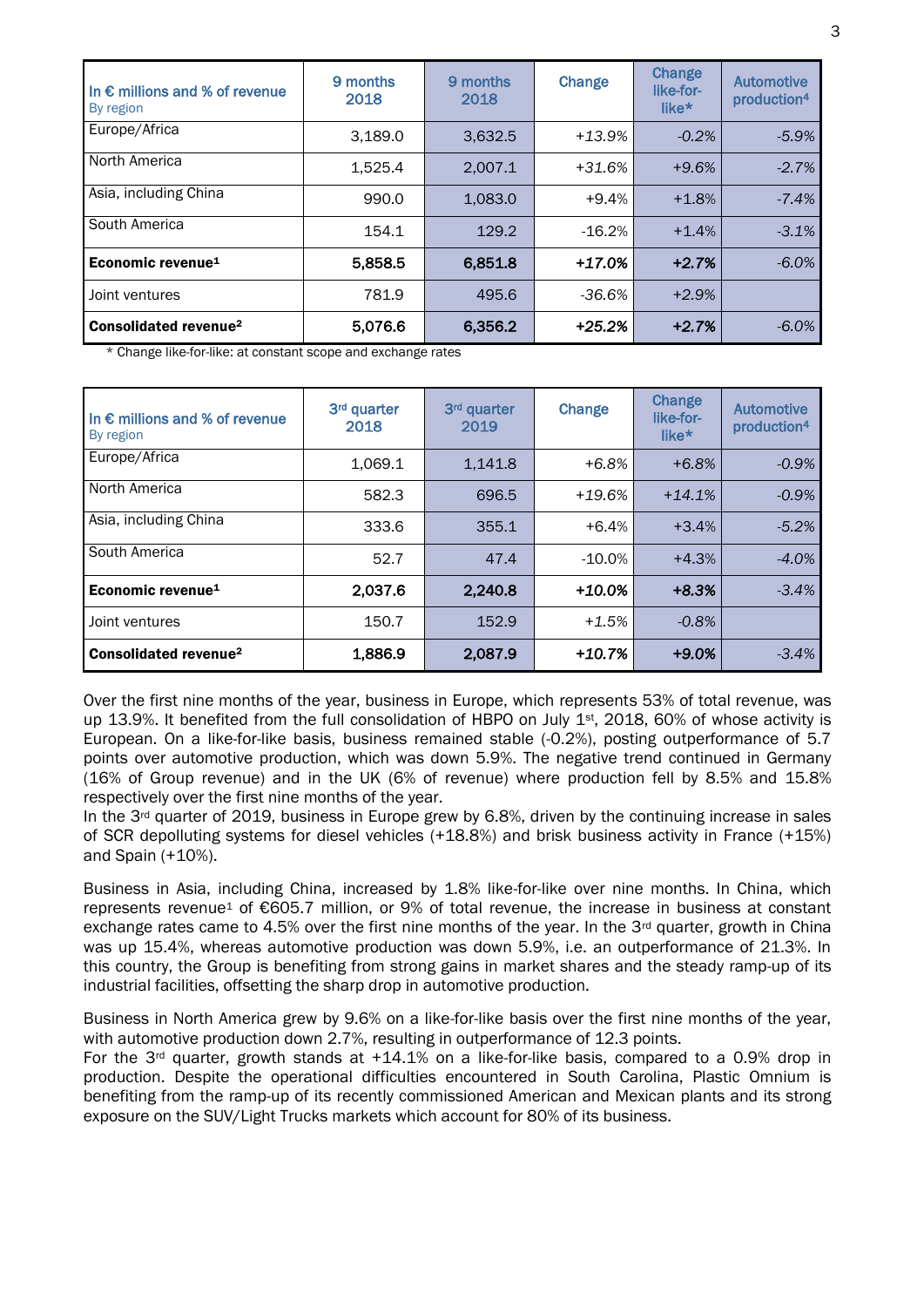# **Operational difficulties with the start-up of the new Greer plant (South Carolina)**

In parallel with this robust North American activity, Plastic Omnium is facing significant operational difficulties with the ramp-up of its North American plant in Greer, South Carolina, as reported on October 8. The difficulties encountered relate to the size of the plant, the complexity of the process and the acceleration of volumes since summer 2019.

A detailed action plan covering the 2019-2020 period has been put in place across the entire industrial footprint in South Carolina.

# **Impact of strike action at General Motors in the United States**

Plastic Omnium has been affected by strike action that began on September 16 at its client General Motors. For Plastic Omnium, General Motors represents annual revenue of around €600 million in North America, one-third of which is generated in the United States, and two-thirds in Mexico.

At the present time and assuming a return to work on October 28, the estimated impact on the Group's operating result has been integrated in the outlook of operating margin as announced on October 8.

# **Cost-cutting program**

Plastic Omnium has bolstered its cost-cutting plan with the launch in September 2019 of a third round of measures which primarily concern Germany. This plan includes the project to reorganize the industrial footprint for the Intelligent Exterior Systems business, and the plan to shut down the Clean Energy Systems Eisenach site. The full effect of expected savings will be felt from 2021 onward.

# **Technological transition**

The group is resolutely committed, through its "PO Innovation Lab" ecosystem, to responding to the acceleration in the technological transformation toward an electrified, connected and autonomous car. The technological partnerships set up with German suppliers Hella and Brose, our investment in venture capital companies Aster and then AP Ventures, and the opening of three new R&D centers have given us leader status in the field of clean mobility.

### **Proposed sale of tertiary real estate assets for €128.5 million**

As announced, Plastic Omnium plans to sell off its tertiary real estate assets, for €128.5 million, to the real estate company Sofiparc, wholly owned by Burelle SA, which is also Plastic Omnium's controlling holding company. The project is moving ahead on schedule for the disposal to be completed by the end of 2019. This operation will help strengthen the financial structure of Plastic Omnium.

# **Act for All**

Plastic Omnium has formally set out its CSR ambitions within a global program labeled "Act for All". This ambitious policy aims to engage the Group's 32,000 employees around three pillars: responsible entrepreneurs, care for people, and sustainable production. The policy is regularly assessed by independent bodies, and in particular was recently awarded the status of the world's eighth automotive supplier by RobecoSAM.

On October 23, the Group organized the sixth world day dedicated to corporate responsibility in all its 128 plants, during which its 32,000 employees attended training and awareness workshops on this unifying corporate project.